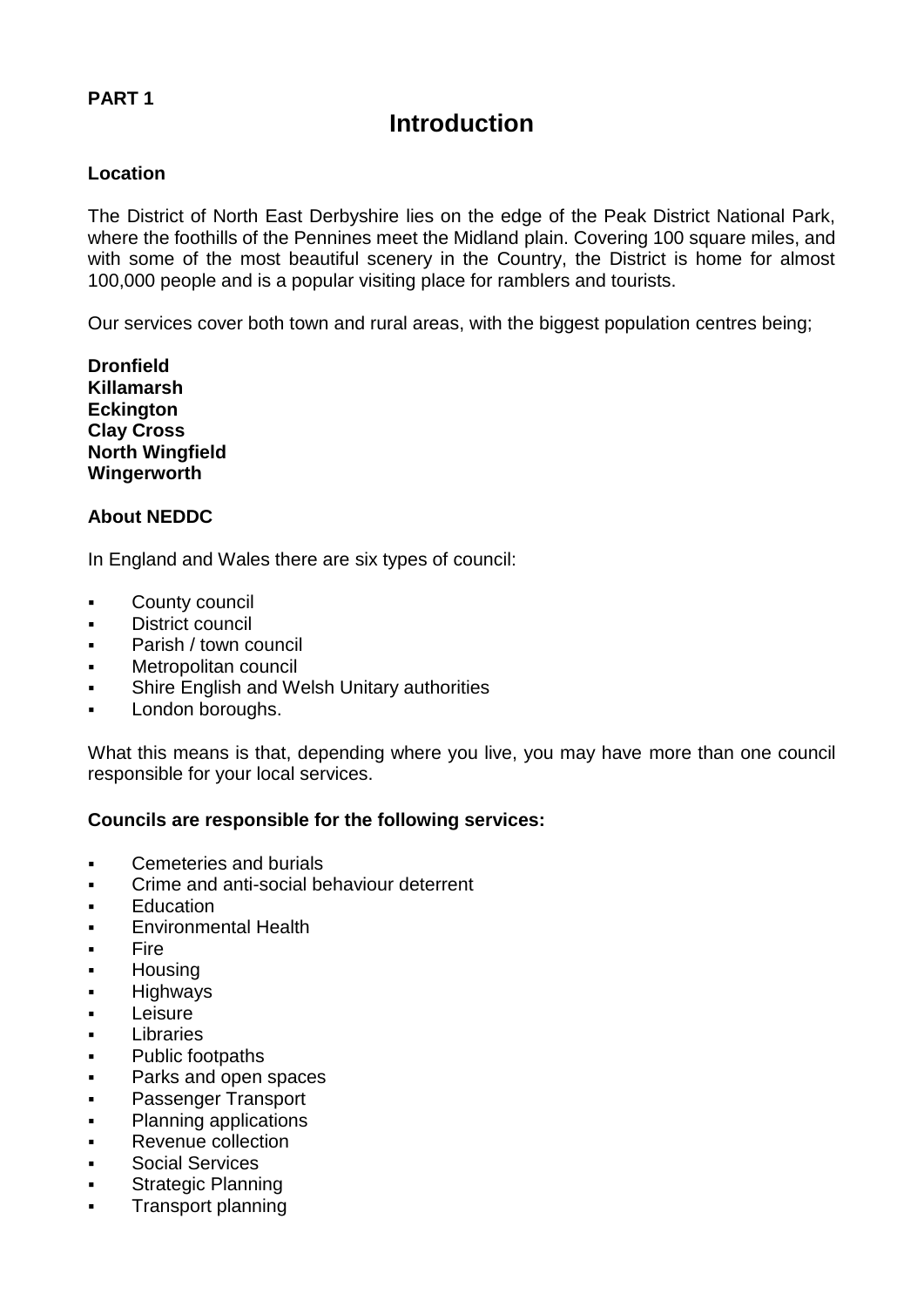- **Tourism**
- Waste collection
- Waste Disposal
- Village and civic halls

Metropolitan, unitary single tier and London boroughs provide all the above local services in their areas, which are mainly towns and cities.

Derbyshire has a three-tier system of local government. This means that, throughout most of the county services are shared between three councils.

In our case, these are Derbyshire County Council, North East Derbyshire District Council and your parish or town council.

Derbyshire County Council provides the following services:

- **[Education](http://www.derbyshire.gov.uk/education/)**
- $\blacksquare$ [Fire](http://www.derbyshire-fire-service.co.uk/)
- **-** [Highways](http://www.derbyshire.gov.uk/transport_roads/)
- [Libraries](http://www.derbyshire.gov.uk/leisure/libraries/)
- **[Passenger transport](http://www.derbyshire.gov.uk/transport_roads)**
- **[Social Services](http://www.derbyshire.gov.uk/Social_health/)**
- [Strategic Planning](http://www.derbyshire.gov.uk/council/meetings_decisions/forward_plan/default.asp)
- [Transport planning](http://www.derbyshire.gov.uk/transport_roads/transport_planning/default.asp)
- [Waste Disposal](http://www.derbyshire.gov.uk/environment/rubbish_waste/)

North East Derbyshire District Council provides the following services:

- **[Housing](http://www.ne-derbyshire.gov.uk/housing)**
- **[Environmental Health](http://www.ne-derbyshire.gov.uk/services/environmental-health)**
- **[Leisure & Recreation](http://www.ne-derbyshire.gov.uk/leisure)**
- [Planning applications](http://www.ne-derbyshire.gov.uk/services/planning-)
- **[Revenue collection](http://www.ne-derbyshire.gov.uk/advice-and-benefits)**
- [Waste Collection](http://www.ne-derbyshire.gov.uk/services/refuse-collection)

Town and parish councils may provide the following services:

- **EXEC** Cemeteries and burial
- Crime and anti-social behaviour deterrent
- **•** Public footpaths
- Parks and open spaces
- Tourism
- Village and civic halls

# **Who we are and how we work**

The *Leader of the Council* is elected by the Council. The *Head of Paid Service* is *appointed*  jointly with Bolsover District Council. The Council is governed by 53 *Councillors* elected by local people. We have approximately 400 staff, working in three *directorates*. We have a *Constitution* which sets out how we work and what we can do.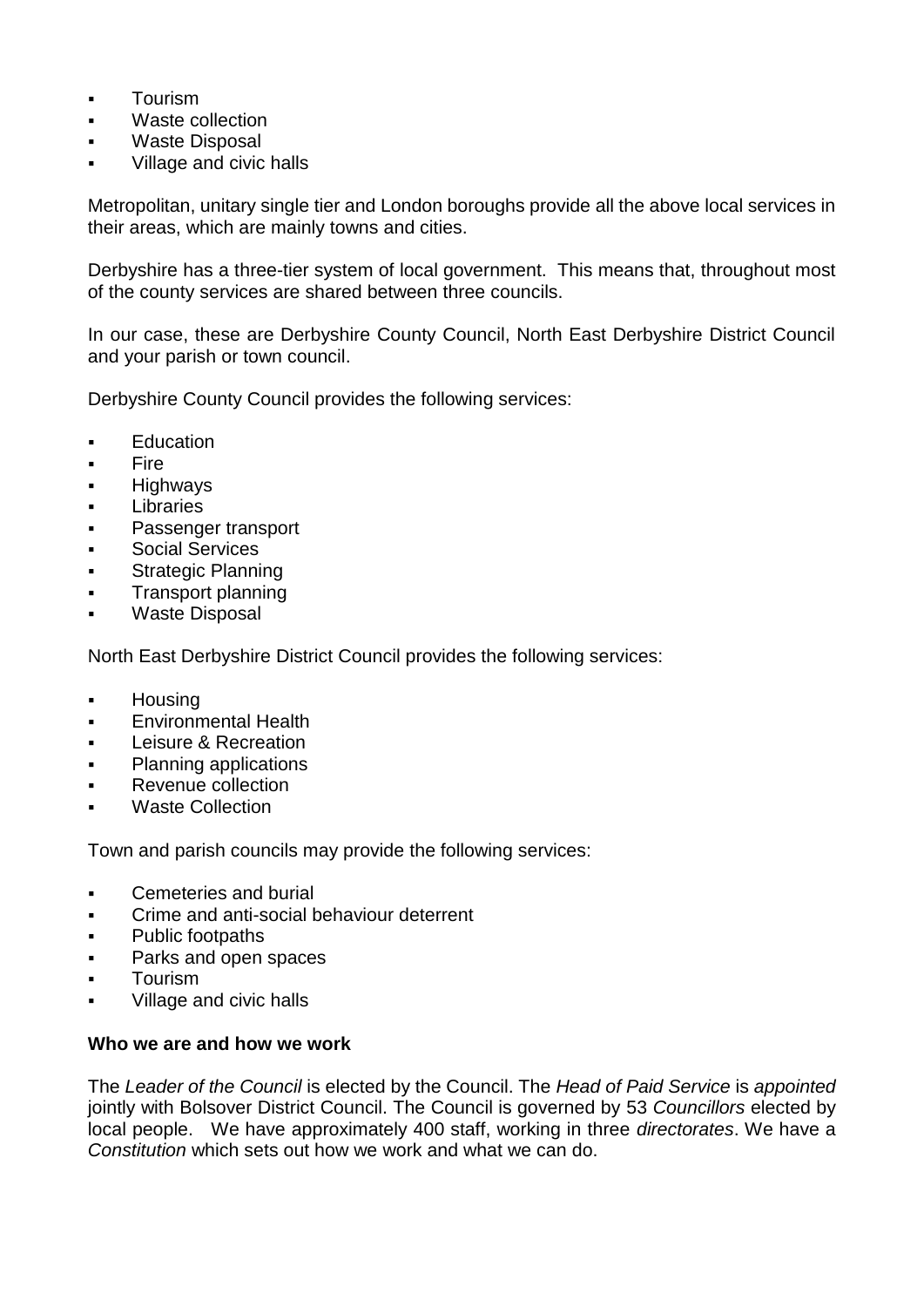# **Our vision**

Our vision for 2019-23 is:-

"North East Derbyshire is clean and attractive; a place where people are proud to live and work; a place where people will prosper; and a place where people will feel safe, happy and healthy."

# **Our Values and Aims**

We have four values that underpin all that we do and four aims that will help us to deliver our long term vision:

- **Values** 
	- o Honest, open and accountable;
	- o Treat everyone fairly and with respect;
	- o Listen, involve and respond; and
	- o Embrace change and innovation.
- Aims
	- o Enhancing our residents' quality of life;
	- o Protecting and promoting the character of our district;
	- o Delivering high quality cost-effective services by engaging with our residents, our partners and our staff; and
	- o Growing our local economy and being a business friendly district.

# **Our Council Plan**

Our detailed plans to achieve these priorities are set out in our *Council Plan 2019 – 2023.*

# **Our partners**

We work together with other local authorities and public bodies who provide other services. In our immediate area, we work closely with *Chesterfield Borough, Bolsover District and Derbyshire Dales District Councils* and we are also part of the Sheffield City Region and D2N2 Local Enterprise Partnerships. We have formed a strategic alliance with Bolsover District Council which means that a joint management team, led by joint directors, serves both authorities.

# **Our constitution**

We've adopted a *Constitution* which sets out how we operate and how we make decisions.

Our constitution is in several different parts:-

- This introduction and summary is part 1 of the *Constitution*
- In *Part 2* there are articles which explain how key parts of the Council work
- In *Part 3* there are details about who can do what in the Council
- In *Part 4* there are detailed rules about how particular things operate